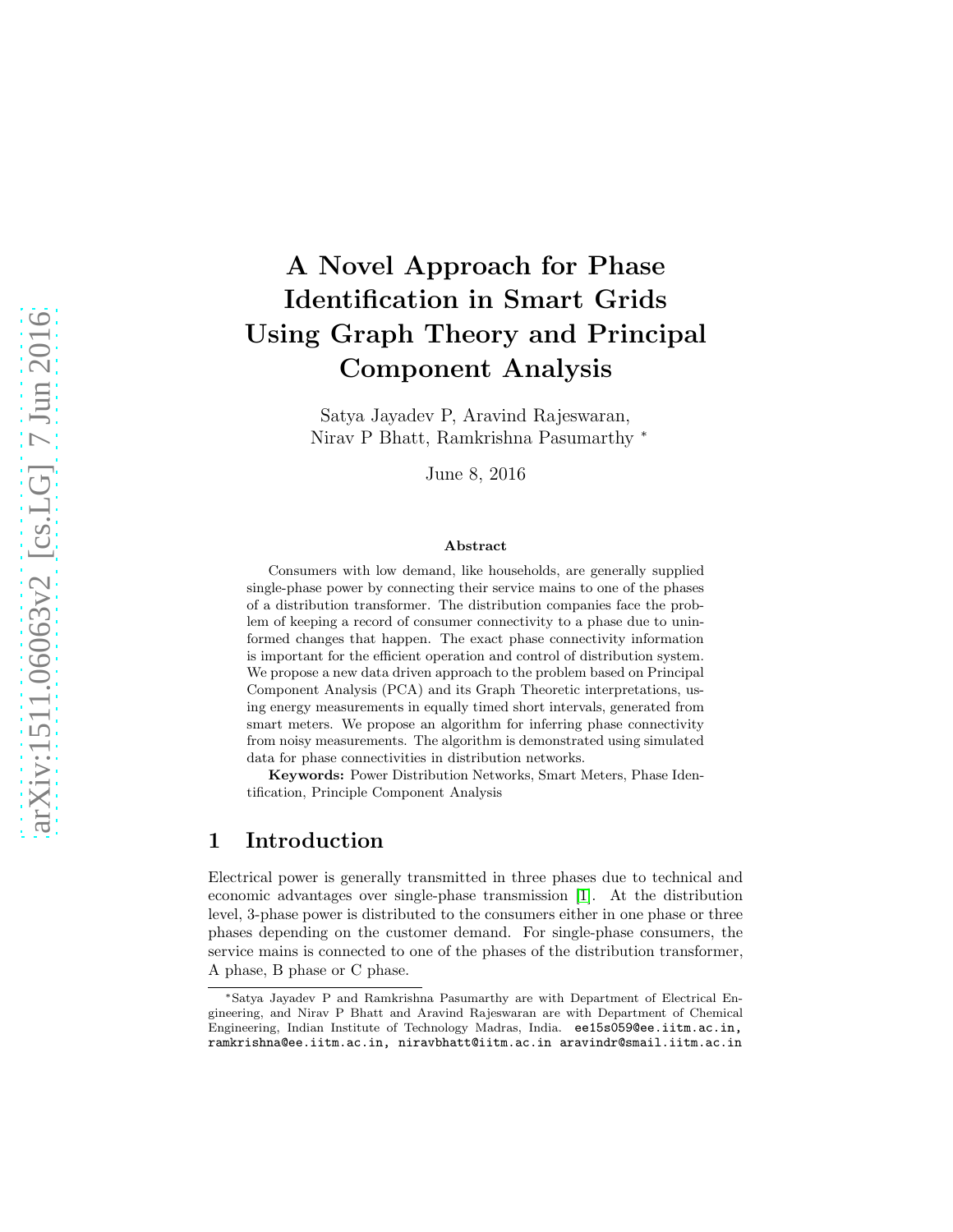Accurate phase-load connectivity information is required for balancing loads on all the phases. Balanced loads mitigate the problem of overloading on a phase. Also technical losses can be reduced leading to better efficiency in distribution. Unbalanced loads on phases result in voltage imbalance affecting many consumers, especially with rotating electric machines. From the control point of view, the controllability limits of the power system are affected by voltage imbalance. Balanced loads on phases ensures voltage balance in the three phases.

Accurate phase connectivity information also helps in detection and localization of non-technical losses and state estimation in power distribution system. Hence, reliable phase connectivity information is essential for efficient monitoring and optimization of distribution networks [\[2\]](#page-12-1).

The problem faced by distribution companies is in maintaining an accurate record of the phase-load connectivity. This information might not be accurately available at all times because of changes that take place due to repairs and maintenance. Also the consumers might have the facility to switch between phases and they do so when phase tripping occurs. The distribution utility is uninformed of such changes. There are techniques such as signal injection and manual verification to determine phase connectivity but utilities refrain from them due to high costs and possible inaccuracies [\[3\]](#page-13-0).

With the advent of smart grid technologies, distribution companies are installing smart meters at important nodal points in the network including feeders, transformers and consumer service mains. These meters can communicate readings to a central data centre with greater frequency and sometimes in real time.

In this paper, we will deal with identifying the phase connectivity of loads using the smart meter data. We will propose an algorithm by combining graph theory and principal component analysis based on the principle of energy conservation. We also take into account the noise in the data arising due to technical losses, errors in smart meter readings and errors due to imperfect time synchronization of smart meter clocks.

### 2 Related Work

The problem of phase identification is gaining recognition in recent times with the large scale penetration of smart grids. Smart grids have lead to the search for new methods of inferring the connectivity. Chen et al. [\[4\]](#page-13-1) proposed a phase identification device for phase measurement of underground transformers. Zhiyu designed a signal injector device that can be used for phase identification [\[5\]](#page-13-2). However the additional hardware and staff required for these devices to work, makes them costly alternatives. Dilek et al. [\[6\]](#page-13-3) proposed a search algorithm to determine phase information using power flow analysis and load data but it ignores the noise and uncertainty in data. Arya et al. gives an approach to infer phase connectivity from time series of power measurements using mixed integer programming (MIP) [\[7\]](#page-13-4) . The MIP solver is time intensive in arriving at the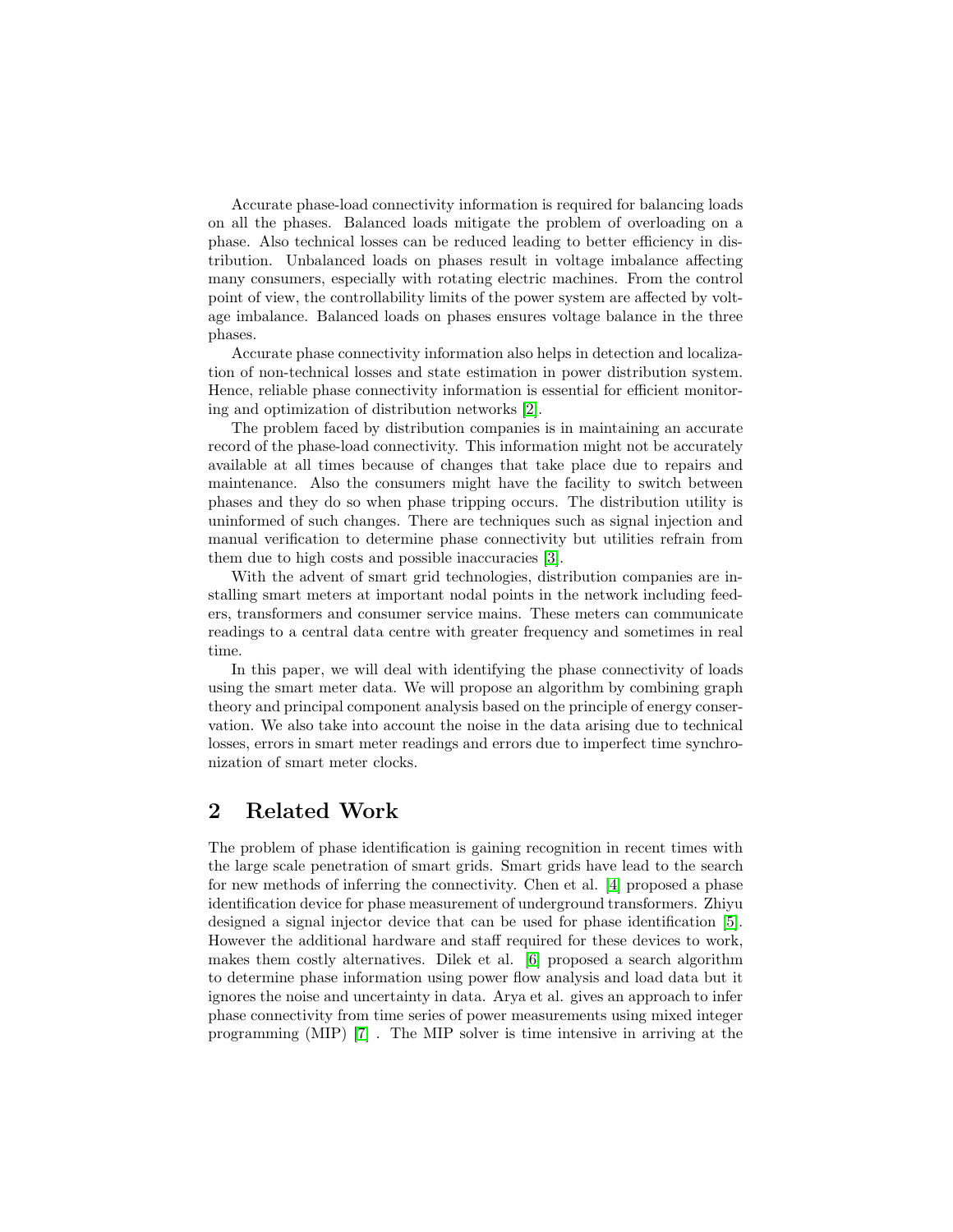solution. Pezeshki and Wolfs presented a technique to identify the phases based on cross-correlation method using the time series of voltage measurements [\[8\]](#page-13-5). A. Tom proposed a linear regression based algorithm which correlates between consumer voltage and substation voltage [\[9\]](#page-13-6). It requires the Geographical Information System (GIS) model which may not always be available. A method using data obtained from micro synchrophasors (uPMU) apart from the voltage magnitudes data is developed [\[10\]](#page-13-7). It proposed a brute-force search algorithm based on linear programming optimization structure, to determine phase connectivity with certain constraints on voltage magnitudes and phase angles.

We follow a method similar to that proposed in [\[11\]](#page-13-8), in which a water distribution network is reconstructed from flow measurements.

# 3 Preliminaries

### 3.1 Graph Theory

The incidence matrix  $(A)$  of a graph describes the incidence of edges on nodes and is defined as follows for a directed graph:

$$
A_{ij} = \begin{cases} +1 \text{ if edge } j \text{ enters node } i \\ -1 \text{ if edge } j \text{ leaves node } i \\ 0 \text{ if edge } j \text{ is not incident on } i \end{cases}
$$

#### Proposition 1 ( Refer Theorem 8 of Chapter 3 in [\[12\]](#page-13-9))

A directed graph (or a directed forest) can be uniquely constructed from an incidence matrix, provided there are no self loops.

We make use of this proposition to determine the connectivity from incidence matrix.

### 3.2 Principal Component Analysis (PCA)

PCA is one of the most widely used techniques in multivariate statistical analysis. PCA provides the best approximation of linear model between a set of variables, of which some are dependent on the other. A set of samples corresponding to the variables, measured at different time instances can be used to apply PCA. The linear model can be estimated even in the presence of Gaussian noise [\[13\]](#page-13-10).

Let **Z** be the  $(n \times N)$ -dimensional matrix obtained by stacking n variables of N samples each. Let  $\mathbf{z}_j$  be the vector of values of n variables in the  $j^{th}$  sample. These variables are linearly related and described by the following model:

$$
\mathbf{C}\,\mathbf{z}_j=\mathbf{0}\tag{1}
$$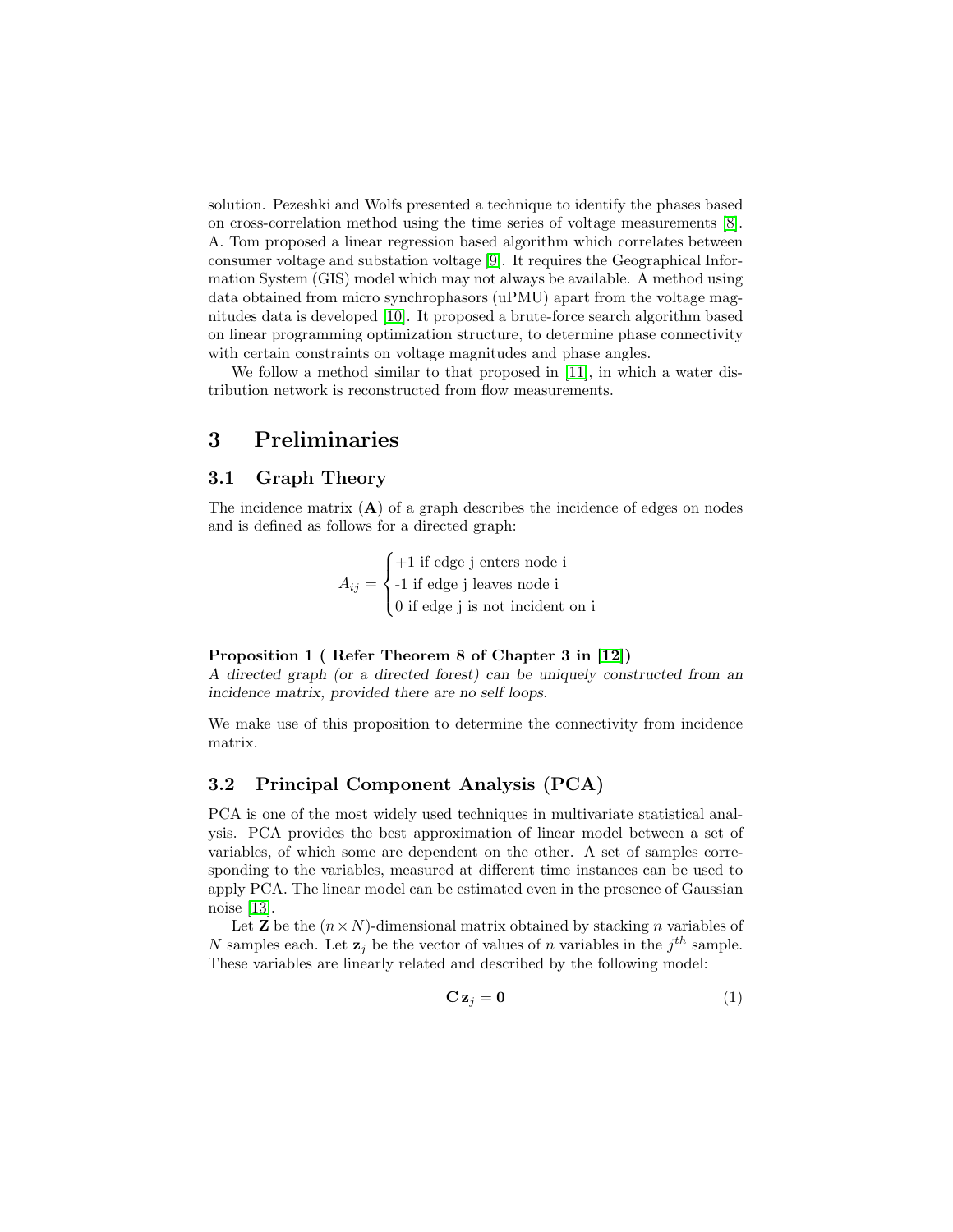where **C** can be referred to as the Constraint matrix of  $(n_d \times n)$  dimension where  $n_d$  is the number of dependent variables. We call it the constraint matrix because it gives the physical constraints of the system.

Note that the data lies in the subspace orthogonal to the space spanned by the rows of the constraint matrix. So to represent the constraint matrix, we need a set of basis vectors orthogonal to the subspace in which the data lies. This is obtained from the eigenvectors of the Covariance matrix corresponding to the least  $m$  eigenvalues, where  $m$  is the number of dependent variables [\[11\]](#page-13-8). The Covariance matrix  $S_z$  is

$$
\mathbf{S}_z = \mathbf{Z} \mathbf{Z}^T \tag{2}
$$

The eigenvectors of the covariance matrix can be determined using Singular Value Decomposition (SVD) of the data matrix. SVD of the data matrix can be written as:

<span id="page-3-0"></span>
$$
svd(\mathbf{Z}) = \mathbf{U}_1 \mathbf{S}_1 \mathbf{V}_1^T + \mathbf{U}_2 \mathbf{S}_2 \mathbf{V}_2^T
$$
\n(3)

where  $\mathbf{U}_1$  are the set of orthonormal eigenvectors corresponding to the  $(n-m)$ largest eigenvalues of  $\mathbf{S}_z$  while  $\mathbf{U}_2$  are the orthogonal eigenvectors corresponding to the smallest m eigenvalues of  $\mathbf{S}_z$ . It has been shown that  $S_R(\mathbf{U}_2^T) \sim S_R(\mathbf{C})$ where  $S_R(.)$  indicates the subspace spanned by the rows of  $(.)$  matrix [\[14\]](#page-13-11). Then  $\mathbf{U}_2^T$  satisfies the following relationship:

$$
\mathbf{U}_2^T \mathbf{z} = 0 \tag{4}
$$

where  $\mathbf{z} = \begin{bmatrix} z_1, z_2, \cdots, z_n \end{bmatrix}^T$  is the vector of *n* variables. It is to be observed that the constraint matrix suffers from rotational ambiguity.

$$
\mathbf{Q}\mathbf{U}_2^T\mathbf{z} = \mathbf{0} \tag{5}
$$

where **Q** is a non-singular matrix. So the estimated constraint matrix may not represent the physical relationships even though the correct subspace has been extracted. The estimated constraint matrix, C, can at best be a basis for the row space of true constraint matrix. It is shown that by partitioning C into columns corresponding to dependent variables and those of independent variables, a matrix  $\bf{R}$  (Regression Matrix), which is unique to the system, can be obtained [\[11\]](#page-13-8).  $\bf{R}$  can be computed as:

<span id="page-3-1"></span>
$$
\mathbf{R} = -\mathbf{C}_d^{-1} \mathbf{C}_i \tag{6}
$$

$$
\mathbf{z}_d = \mathbf{R} \mathbf{z}_i \tag{7}
$$

where  $C_d$  are the columns of C corresponding to dependent variables,  $C_i$  are the columns of  $C$  corresponding to independent variables,  $z_i$  is the vector of independent variables and  $z_d$  is the vector of dependent variables.

Many variants to PCA have been developed which pertain to different cases of error covariance matrix [\[14\]](#page-13-11). Hence, this approach can be applied to noisy data.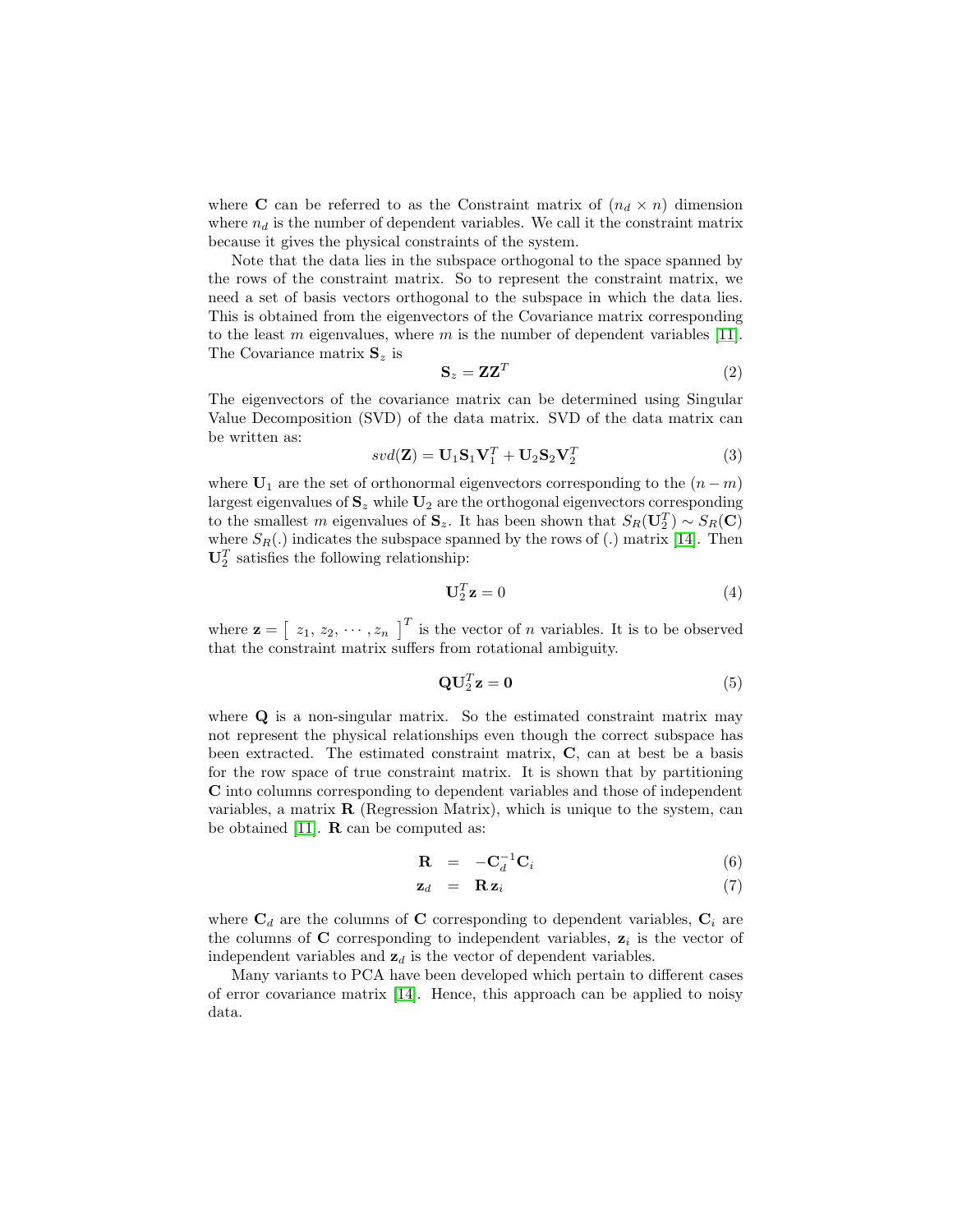### 3.3 Integrating Graph Theory & PCA

In our problem, we deal with a forest of directed trees with only one parent node each and many child nodes. The challenge is to determine which child nodes are connected to which parent node. It can be observed that the sub-matrix of the incidence matrix of the forest, with rows corresponding to the parent nodes, is sufficient to infer the connectivity. This connectivity is unique as described in Proposition 1. The incidence matrix can be written as:

$$
\mathbf{A} = \left[ \begin{array}{c} \mathbf{A}_d \\ \mathbf{A}_i \end{array} \right] \tag{8}
$$

where  $A_d$  are the rows corresponding to parent nodes and  $A_i$  are the rows corresponding to child nodes. It is pertinent to note that  $A_d$  only comprises of -1 and 0 as its elements. Further, it is to be noted that each column of  $A_d$ contains only one -1 and rest zeros.

Mathematically, the parent nodes can be considered dependent variables and child nodes to be independent variables. Hence it can be easily verified that the regression matrix R which regresses the dependent variables on the independent variables is in fact the matrix  $-\mathbf{A}_d$  and the uniqueness of **R** makes it comparable element-wise to  $-\mathbf{A}_d$ .

Now we formulate the problem and present an algorithm which determines the regression matrix from the data pertaining to our network.

## 4 Problem Formulation

The phase connectivity network can be represented as a forest with three trees as its components, each tree corresponding to a phase. The child nodes of a tree represent the single-phase meters connected to the corresponding phase.  $1$  The 3-phase transformer meter is considered equivalent to three single-phase meters by taking the readings corresponding to each phase, separately. Therefore, the root of each tree corresponds to a phase of the transformer meter as shown in Fig. [1.](#page-5-0)

In our approach, energy measurements in watt-hour (Wh), in equal time intervals, generally 15 minutes or 30 minutes, are collected from all the consumer meters and transformer meter to form the data matrix. Let Z be the data matrix, n be the number of meters (or nodes),  $n_d$  be the number of parent nodes and  $n_i$  be the number of child nodes,

$$
\mathbf{Z} = \left[ \begin{array}{c} z_{ij} \end{array} \right]_{(n \times N)} \tag{9}
$$

where  $z_{ij}$  is the energy measurement corresponding to the  $i^{th}$  meter in  $j^{th}$  time interval. By definition,

$$
n_d = 3 \tag{10}
$$

$$
n_i = n-3 \tag{11}
$$

<span id="page-4-0"></span><sup>&</sup>lt;sup>1</sup>This notation can be extended to 3-phase loads by considering them as three separate loads and taking the per phase readings.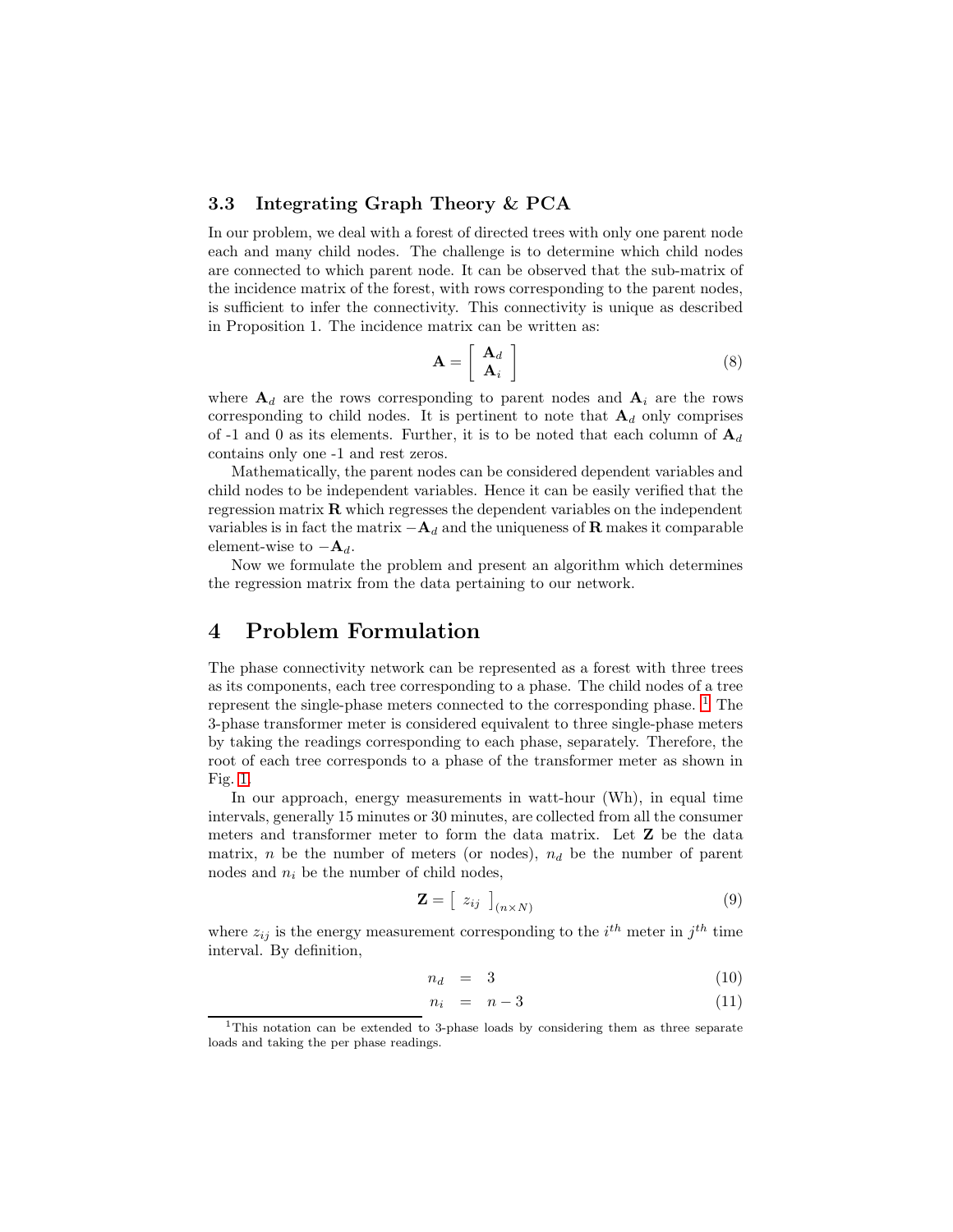

<span id="page-5-0"></span>Figure 1: Graph Representation of Phase Connectivity

The principle of conservation of energy implies that the energy supplied by each phase of transformer is equal to sum of energies consumed by all the consumers connected to that phase of the transformer, in a given time interval. In graph theory view point, this principle implies that the parent node (meter) reading is equal to the sum of child nodes (meters) readings. So there exits a linear relationship between the nodal measurements which PCA exploits to determine the constraint matrix and consequently the regression matrix.

<span id="page-5-1"></span>
$$
z_j^k = \sum_{i=1}^{n_k} z_{ij}, \ \forall \, k = A, B, C \tag{12}
$$

where  $z_j^k$  is the energy measured in phase k in the  $j^{th}$  time interval,  $n_k$  is the number of single-phase meters connected to phase k and  $z_{ij}$  is the energy measured in  $i^{th}$  meter in the  $j^{th}$  time interval.

In practice, due to losses and other errors, this relationship is only approximate. We will try to infer the exact connectivity using the distributions of the noise components. The inclusion of these components in the formulation is discussed later.

Apart from the basic assumptions for PCA to work [\[13\]](#page-13-10), we make the following assumptions:

- 1. There is no theft of electricity and un-metered loads are generally estimated and so are separated from the readings before applying the algorithm.
- 2. The clocks of all the meters in the network are time synchronized.
- 3. The loads do not change phases while the N measurements are recorded.

# 5 An Approach for Phase Identification

In this section, two cases for phase identification using data are considered: (A) Noiseless data set and (B) Noisy data set.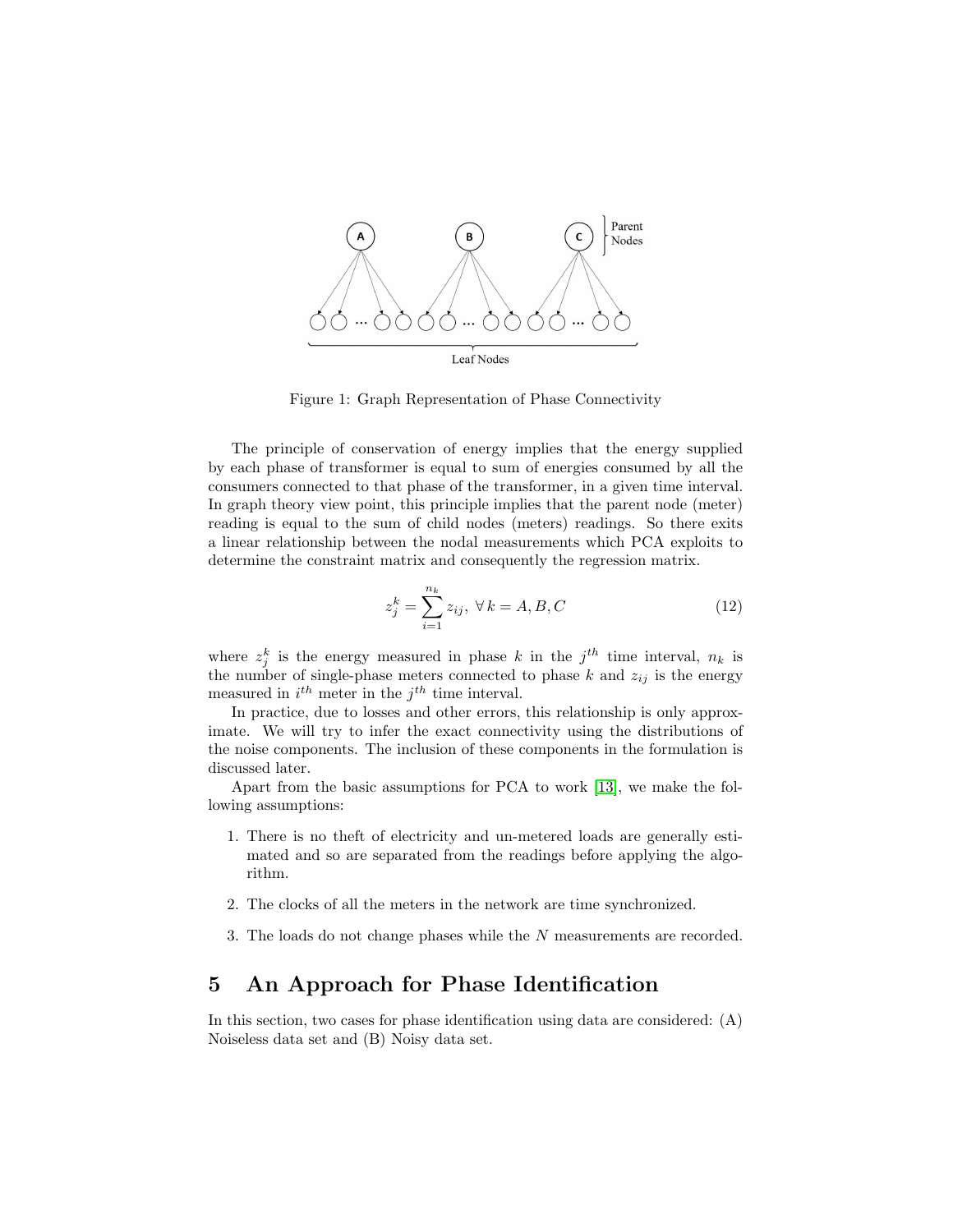### 5.1 Noiseless Case

With no noise, Eq. [\(12\)](#page-5-1) holds exactly, and we get the exact incidence submatrix, except for some numerical residues. The connectivity is determined by the following steps:

- 1. PCA is applied and the data matrix is decomposed using Eq. [\(3\)](#page-3-0)
- 2. As we know that there are only three dependent variables, we take the eigenvectors corresponding to least three eigenvalues of  $S<sub>z</sub>$  to get the constraint matrix  $\mathbf{C}_{(3\times n)}$ .

$$
\mathbf{C} = \mathbf{U}_2^T \tag{13}
$$

- 3. The columns corresponding to dependent and independent variables are separated and the regression matrix  $\mathbf{R}_{(3 \times n_i)}$  is calculated using Eq. [\(6\)](#page-3-1).
- 4. The regression matrix is rounded off to truncate any possible numerical residues and the resultant is the incidence sub-matrix from which the phase connectivity can be inferred.

Now the question is how many readings are required to infer the connectivity uniquely. We answer this question in Proposition 2 by establishing the lower bound of N for any potential data set.

#### Proposition 2

Let  $N$  be the number of readings (or samples). In the noiseless case, the minimum number of linearly independent readings required to infer the graph uniquely is equal to  $n_i$ , the number of independent nodes (or consumers meters) in the network.

<span id="page-6-0"></span>
$$
N \ge n_i \tag{14}
$$

*Proof:* With no noise, all the samples clearly lie in the subspace represented by the constraint matrix and PCA gives a linear relationship between the variables. The linear independence of readings ensures that they span the target subspace. In such a case, the regression matrix can be written as:

$$
\mathbf{R}\mathbf{Z}^i = \mathbf{Z}^d \tag{15}
$$

where  $\mathbf{Z}^d$  are rows of  $\mathbf Z$  corresponding to the dependent variables and  $\mathbf{Z}^i$  are the rows of **Z** corresponding to the independent variables. To obtain **R** uniquely,  $\mathbf{Z}^i$  should be a full row rank matrix. By definition of rank,

$$
rank\left(\mathbf{Z}^{i}\right) \leq min(n_{i}, N) \tag{16}
$$

For  $\mathbf{Z}^i$  to be full rank, Eq. [\(14\)](#page-6-0) should be satisfied. Hence Proposition 2 is proved. Е

### Corollary 1

In the noiseless case,  $n_i$  number of linearly independent energy measurements in different time intervals are sufficient to determine the phase connectivity of the loads, uniquely.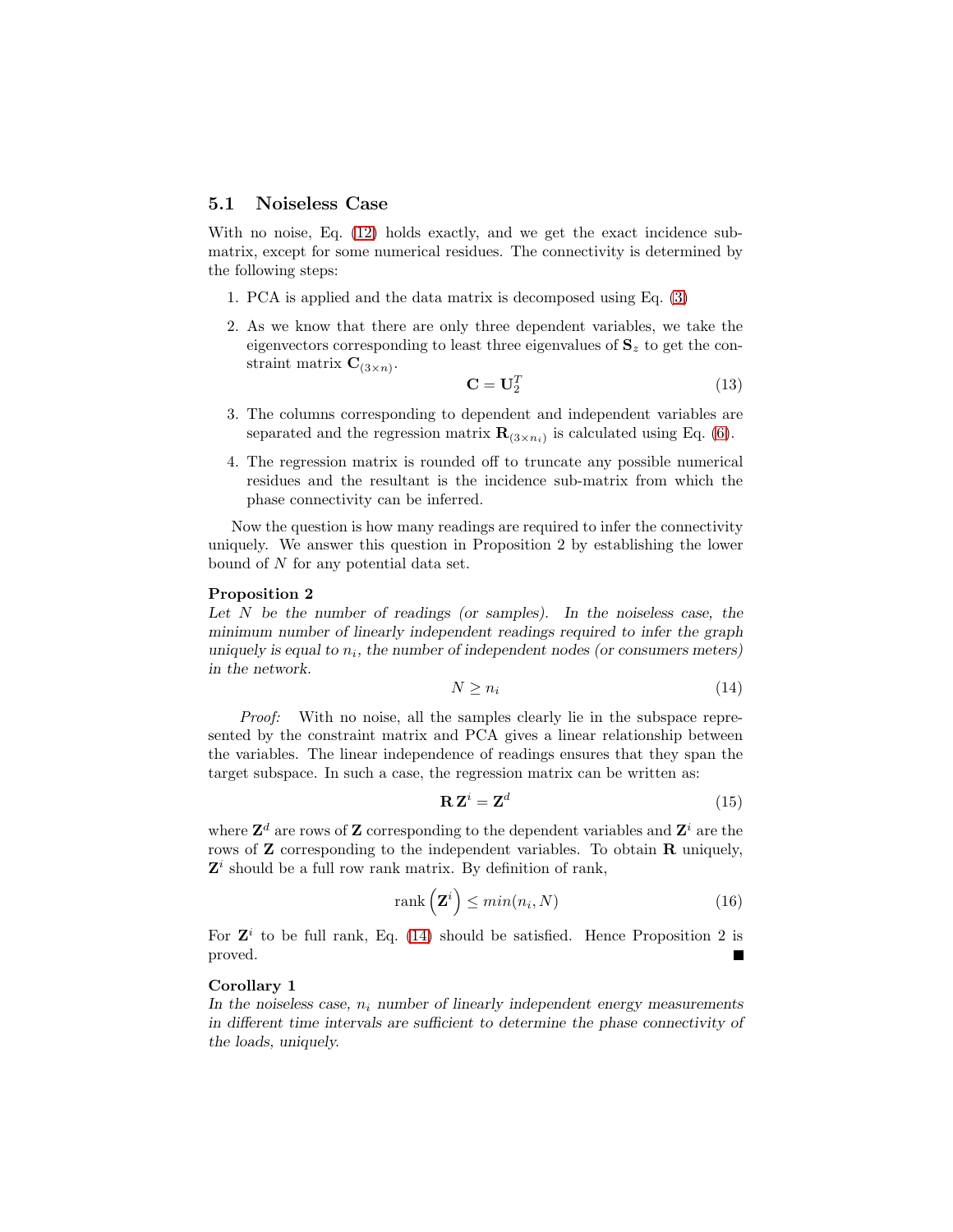*Proof:* This follows from propositions 1 and 2.

### 5.2 Noisy Case

In practice, measurements are noisy and hence it is imperative to account for the various sources of noise in a distribution network. In the problem of phase identification, we account for the technical losses, random errors in smart meter readings, and smart meter clock synchronization errors.

#### i. Technical Losses

Major component of technical losses in a distribution network is the copper loss and it is proportional to the square of current in the line. As the voltage is almost constant, the current varies with the load. So in a given time interval, higher the load, higher is the loss and hence the phase meter reading is always greater than the sum of consumer meter readings. This leads to

$$
z_{i(m)}^k = z_{i(t)}^k + \sum_{j=1}^{n_k} l_{ij}, \ \forall \ i = 1 \text{ to } N \tag{17}
$$

where  $z_{i(m)}^k$  is the energy measured with loss included, in phase k in  $i^{th}$  time interval,  $z_{i(t)}^k$  is true value of energy consumed in phase k and  $l_{ij}$  is the energy loss in line connecting transformer phase  $k$  and consumer j, in  $i^{th}$  time interval. Due to this loss, the noise in data is not normally distributed with zero mean. So we need to pre-process the data before applying PCA.

#### ii. Random Errors in meter readings

ANSI C12.20-2010, the latest standard for electricity meters, stipulates that electricity meters must be of 0.2 or 0.5 accuracy class [\[15\]](#page-13-12). That means the meter reading can be in the range of  $\pm 0.2\%$  of true value for 0.2 accuracy class meter and in the range of  $\pm 0.5\%$  of true value for 0.5 accuracy class meter. Let us consider that all the smart meters in our network are of 0.5 accuracy class. This error can be approximately modelled to be Gaussian with each variable having a different error variance.

$$
\mathbf{z}_{j(m)} = \mathbf{z}_{j(t)} + \boldsymbol{\epsilon}_j \tag{18}
$$

where  $\mathbf{z}_{j(m)}$  is the vector of measured values of n variables in  $j^{th}$  time interval,  $\mathbf{z}_{j(t)}$  is the vector of true values of n variables in  $j^{th}$  time interval and  $\epsilon_j$  is the error in the reading in  $j<sup>th</sup>$  time interval

$$
\epsilon_j \sim \mathcal{N}(\mathbf{0}, \Sigma_{\epsilon}) \tag{19}
$$

where  $\Sigma_{\epsilon}$  is the error covariance matrix. As the errors are not correlated,  $\Sigma_{\epsilon}$  is a diagonal matrix.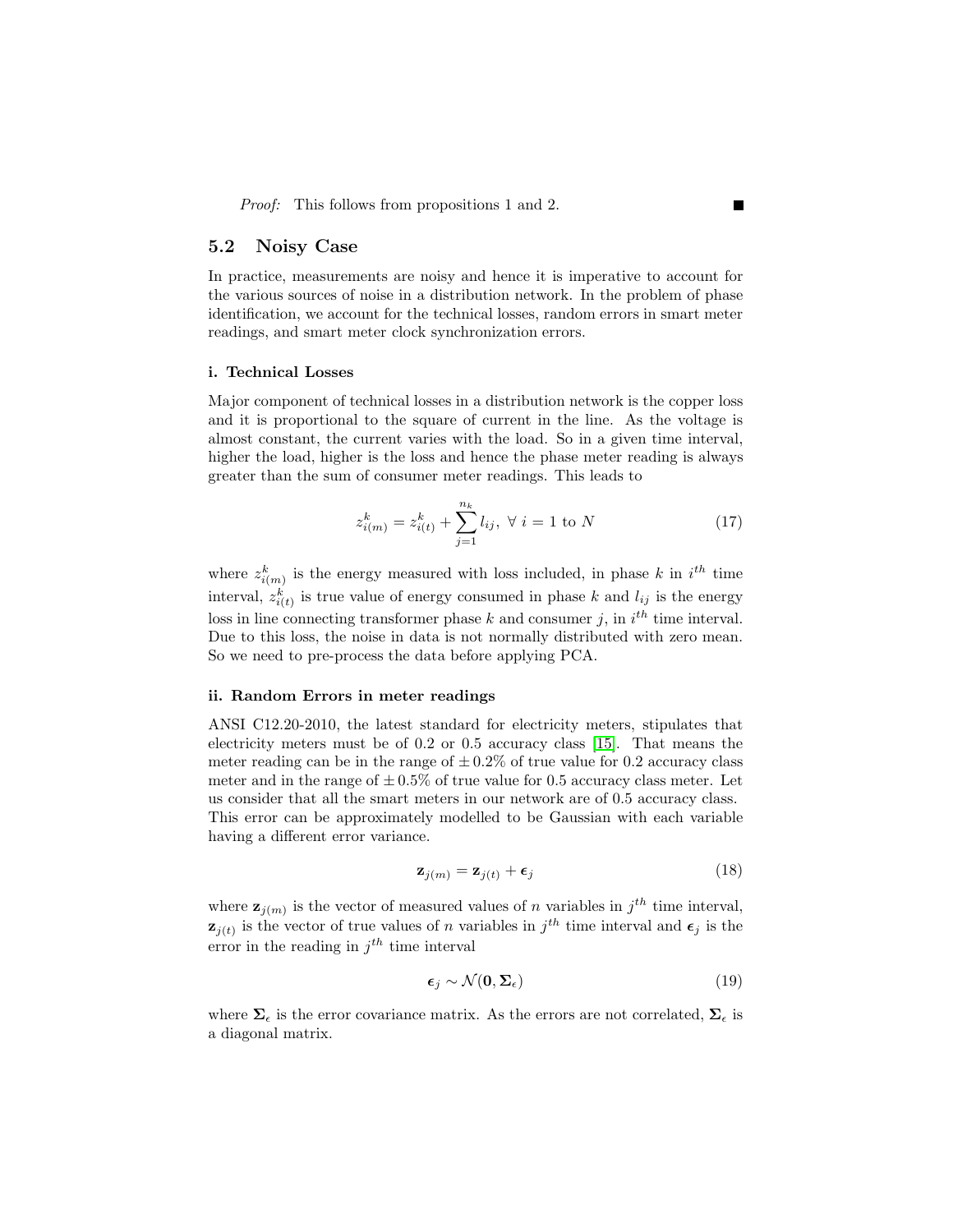#### iii. Clock Synchronization errors

Clock synchronization error can also be modelled as Gaussian. The clocks of all the meters may not be synchronized perfectly leading to time intervals of measurements to be varying. The variation is generally in the order of milliseconds.

$$
t_{k+1} = t_k + \mathcal{N}(\Delta t, \sigma_t^2)
$$
\n<sup>(20)</sup>

where  $t_k$  is the  $k^{th}$  time instance,  $\Delta t$  is the duration of the time interval and  $\sigma_t^2$  is the variance in time interval. For example, in a 15 minutes time interval, a variance of one second will lead to an error of  $0.1\%$  (=  $1/(15 \times 60)$ ) and even with a drastic change (say 5 times) of load during that second, will lead to an error of only 0.5%.

This error can be formulated similar to the previous one and superimposing them, we get

$$
\mathbf{z}_{j(m)} = \mathbf{z}_{j(t)} + \boldsymbol{\epsilon}_j + \boldsymbol{\delta}_j \tag{21}
$$

$$
\epsilon_j + \delta_j \sim \mathcal{N}(\mathbf{0}, \Sigma_\epsilon + \Sigma_\delta) \tag{22}
$$

$$
\Sigma_e = \Sigma_\epsilon + \Sigma_\delta \tag{23}
$$

In the noisy case, we propose some additional steps in the algorithm to handle the noise.

1. The total technical losses can be approximately calculated as:

$$
loss_i = \sum_{j=1}^{n_d} z_{ij}^d - \sum_{k=1}^{n_i} z_{ik}^i, \ \forall \ i=1 \text{ to } N
$$
 (24)

where  $loss_i$  is the approximate technical loss component in  $i^{th}$  time interval,  $z_{ij}^d$  is the value of the  $j^{th}$  dependent variable in  $i^{th}$  time interval and  $z_{ij}^i$  is the value of the  $j^{th}$  independent variable in  $i^{th}$  time interval.

It is a good approximation because the magnitude of the Gaussian errors is much smaller compared to these losses. As the other technical losses are very small compared to copper losses and as the copper losses are in proportion to load, the technical losses can be separated from the parent nodes in proportion to the readings.

$$
\hat{z_{ij}}^d = z_{ij}^d - \frac{loss_i z_{ij}^d}{\sum_{j=1}^{n_d} z_{ij}^d}, \ \forall \ i = 1 \text{ to } N \text{ and } j = 1 \text{ to } n_d \tag{25}
$$

where  $\hat{z_{ij}}^d$  are the estimated values of phase meter readings, free from losses. We can apply PCA by substituting the measured values with these estimated values because the expectation of the error in these estimated values is approximately zero.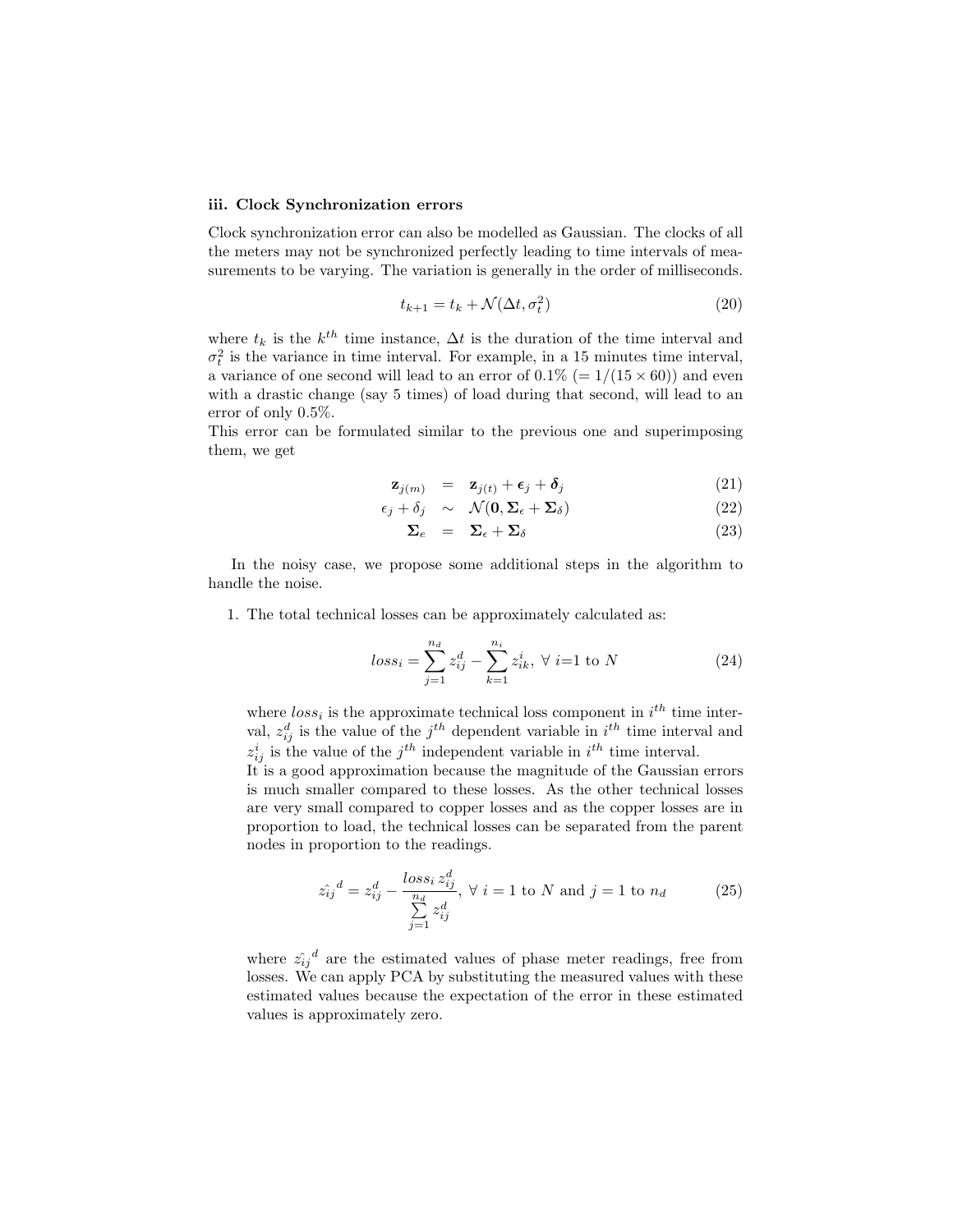2. Now we deal with Gaussian error by using MLPCA [\[16\]](#page-14-0). It is shown that if the errors in variables are not correlated and error variances are known, the constraint matrix corresponding to error free readings can be obtained by scaling the data matrix by standard deviations of corresponding errors [\[16\]](#page-14-0),[\[14\]](#page-13-11). We take the error variances to be equal to  $1\%$  of the mean readings for each variable, which is the maximum possible variance of the Gaussian errors described above.

Now, MLPCA is applied as follows:

$$
\Sigma_e = \text{diag}(\bar{z}_1, \, \bar{z}_2, \, \cdots, \bar{z}_n) \tag{26}
$$

where  $\bar{z}_i$  is the mean of N samples of  $i^{th}$  variable

$$
\bar{z}_i = \sum_{j=1}^{N} z_{ij} \tag{27}
$$

Cholesky decomposition of  $\Sigma_e$  is given by

$$
\Sigma_e = \mathbf{L}\mathbf{L}^T \tag{28}
$$

where **L** is called Cholesky factor and it is a diagonal matrix in this case. The noisy data matrix is transformed as follows:

$$
\mathbf{Z}_s = \mathbf{L}^{-1}\mathbf{Z} = \mathbf{L}^{-1}\mathbf{Z}_t + \mathbf{L}^{-1}\mathbf{E}
$$
 (29)

where **E** is the error matrix and  $\mathbf{Z}_t$  is the data matrix with true values. The covariance matrix of the transformed data matrix is

$$
\mathbf{S}_{zs} = \mathbf{Z}_s \mathbf{Z}_s^T \tag{30}
$$

By taking expectation of the  $S_{zs}$  [\[14\]](#page-13-11), we get

$$
\mathbf{E}(\mathbf{S}_{zs}) = \mathbf{M}_z + \alpha^2 \mathbf{I}
$$
 (31)

where  $\mathbf{M}_z = \mathbf{L}^{-1} \mathbf{Z}_t \mathbf{Z}_t^T \mathbf{L}^{-T}$ , **I** is an *n*-dimensional Identity Matrix and  $\alpha^2$  is a scalar  $(\alpha^2 \leq 1)$ . It is shown that by applying PCA on  $\mathbf{Z}_s$ , the constraint matrix that we get represents the sub-space in which the data lies [\[14\]](#page-13-11) . We get the constraint matrix as follows:

$$
svd(\mathbf{Z}_s) = \mathbf{U}_{1s}\mathbf{S}_{1s}\mathbf{V}_{1s}^T + \mathbf{U}_{2s}\mathbf{S}_{2s}\mathbf{V}_{2s}^T
$$
 (32)

$$
\mathbf{C} = \mathbf{U}_{2s}^T \mathbf{L}^{-1} \tag{33}
$$

- 3. The columns corresponding to dependent and independent variables are separated and the regression matrix is calculated using Eq. [\(6\)](#page-3-1).
- 4. Now, the elements in R are rounded off to truncate any deviations due to noise and numerical residues, by taking the elements closest to 1 to be 1 and rest 0, in each column. The resultant matrix is same as the submatrix which infers the connectivity between dependent and independent nodes.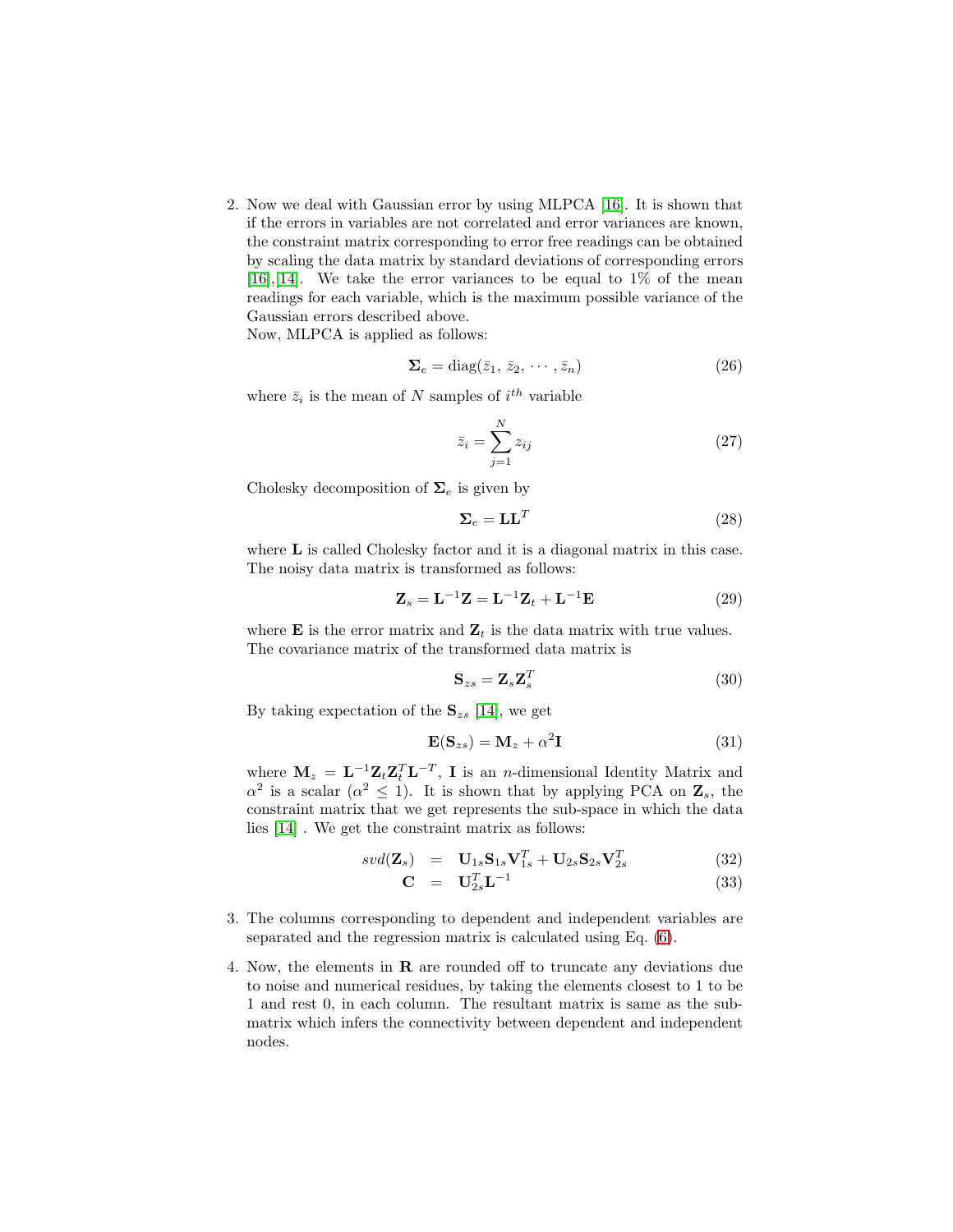### 6 Simulation Results

The proposed approach is demonstrated using simulated data. Since the noiseless case is trivial, we generated noisy data for different networks and the results are presented. The network was built randomly using the random number generators in MATLAB, as follows:

- 1. Three numbers between 5 and 100 were chosen random (uniformly) to assign the number of consumers connected to each phase.
- 2. The N readings for each of the consumer meters were sampled from one of the three uniform distributions, with different ranges, to account for consumers with different ranges of loads. Different values of  $N$  are chosen as multiples of  $n_i$ .
- 3. Now the N readings for each of the three phase meters were determined by summation of the respective consumer meter readings, connected to them. The technical losses in proportion to the consumer readings were added to the summation.

World Bank data indicates that countries with good power infrastructure have average losses in the range of 2% to 10% [\[17\]](#page-14-1). Also the losses are projected to come down further in a smart grid set up. In our Simulation, we considered two cases with losses in the range of 2% to 5% and with losses in the range of 5% to 10% of the energy transmitted.

4. To account for the other errors, we added Gaussian noise to all the readings with mean equal to the reading and standard deviation in the range 0.5% to 1% of the reading.

The algorithm is then applied on 100 such generated data sets, with different number of readings and loss components and the results were noted. These simulations were carried out in MATLAB version R2014a. The time taken for the algorithm to give the solution was also noted in all the cases (Windows 10, Intel i5-4200U 1.64 Ghz processor, 6 GB RAM). Now we plot our results as follows:

- 1. Fig. [2](#page-11-0) shows the time taken to arrive at the solution against the number of nodes for different number of readings, with losses in the range 2% to 5%.
- 2. Fig. [3](#page-11-1) shows the time taken to arrive at the solution against the number of nodes for different number of readings, with losses in the range 5% to 10%.
- 3. Fig. [4](#page-12-2) shows the success rate in % for 100 test cases against the number of readings expressed as ratio  $N/n_i$ .

Plots Fig: [2](#page-11-0) and Fig: [3](#page-11-1) indicate that the time taken increases with the number of nodes and readings but it is not dependent on the errors. This is apparent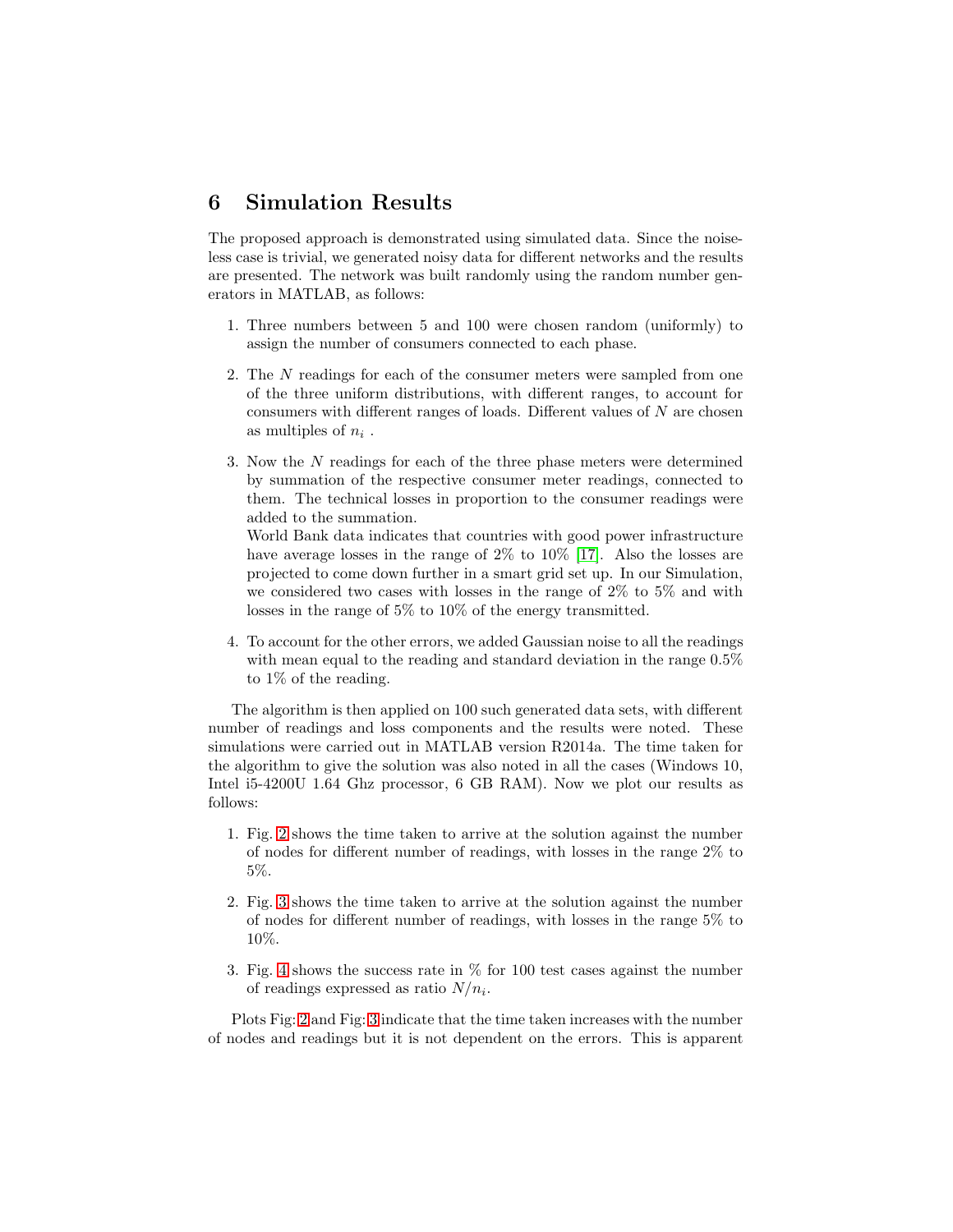

Figure 2: No. of nodes (n) Vs Simulation Time (t in seconds) for losses in the range $2\%$  to  $5\%$ 

<span id="page-11-0"></span>

<span id="page-11-1"></span>Figure 3: No. of nodes (n) Vs Simulation Time (t in seconds) for losses in the range 5% to 10%

because the cost of computations in the algorithm depends only on the number of nodes and readings and is independent of the error. The important point to be observed is that the time taken is in the order of milliseconds. It shows that our algorithm is time efficient compared to search algorithms like the one proposed in [\[7\]](#page-13-4), which takes time in the order of seconds to determine connectivity.

Plot Fig: [4](#page-12-2) indicates that the success rate is 100% in all the cases when  $N \geq 3n_i$ . Therefore  $3n_i$  readings, satisfying the assumptions, are sufficient to infer the phase connectivity exactly.

# VII. Conclusions and Future Work

In this paper, we show that the phase connectivity problem can be solved through a novel data-driven approach. Our formulation enables the use of PCA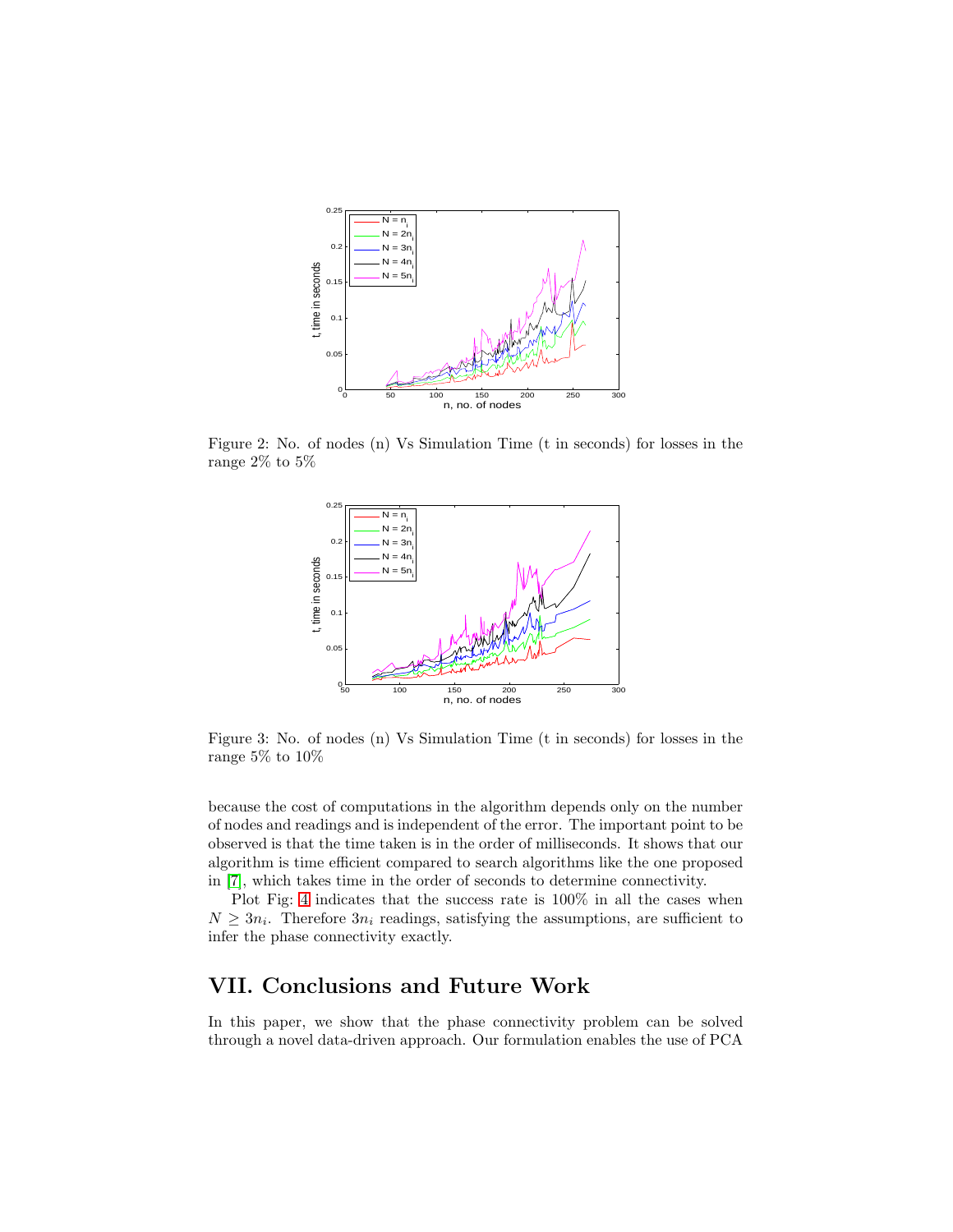

<span id="page-12-2"></span>Figure 4:  $N/n_i$  Vs Success Rate (in %)

and its graph theoretic interpretation to infer the connectivity directly.

The Simulations results show that as long as the errors are within the limits assumed, which is so in most of the cases, the connectivity can be exactly determined. Also the time taken is observed to be in the order of milliseconds establishing the efficiency of the algorithm.

In future, we will extend this technique to reconstructing the complete distribution network, from sub-station to consumers, given the meter readings at all nodal points. We would also like to handle the problem of localizing nontechnical losses, especially theft, and also address the problem of corrupted or missing measurements.

# Acknowledgment

We would like to thank Prof. Shankar Narasimhan of IIT Madras for his valuable inputs. The finance support to Satya Jayadev P. and Aravind Rajeswaran from Data Science Initiative Grant of IIT Madras, and Nirav Bhatt from Department of Science & Technology, India through INSPIRE Faculty Fellowship is acknowledged.

# <span id="page-12-0"></span>References

- [1] U. Bakshi and V. Bakshi, *Electrical Technology*, 4th ed. Technical Publications, Pune, 2009.
- <span id="page-12-1"></span>[2] G. Giannakis, V. Kekatos, N. Gatsis, K. Seung-Jun, and B. Wollenberg, "Monitoring and optimization for power grids: A signal processing perspective," *IEEE Signal Processing Magazine*, vol. 30, no. 5, pp. 107–128, 2013.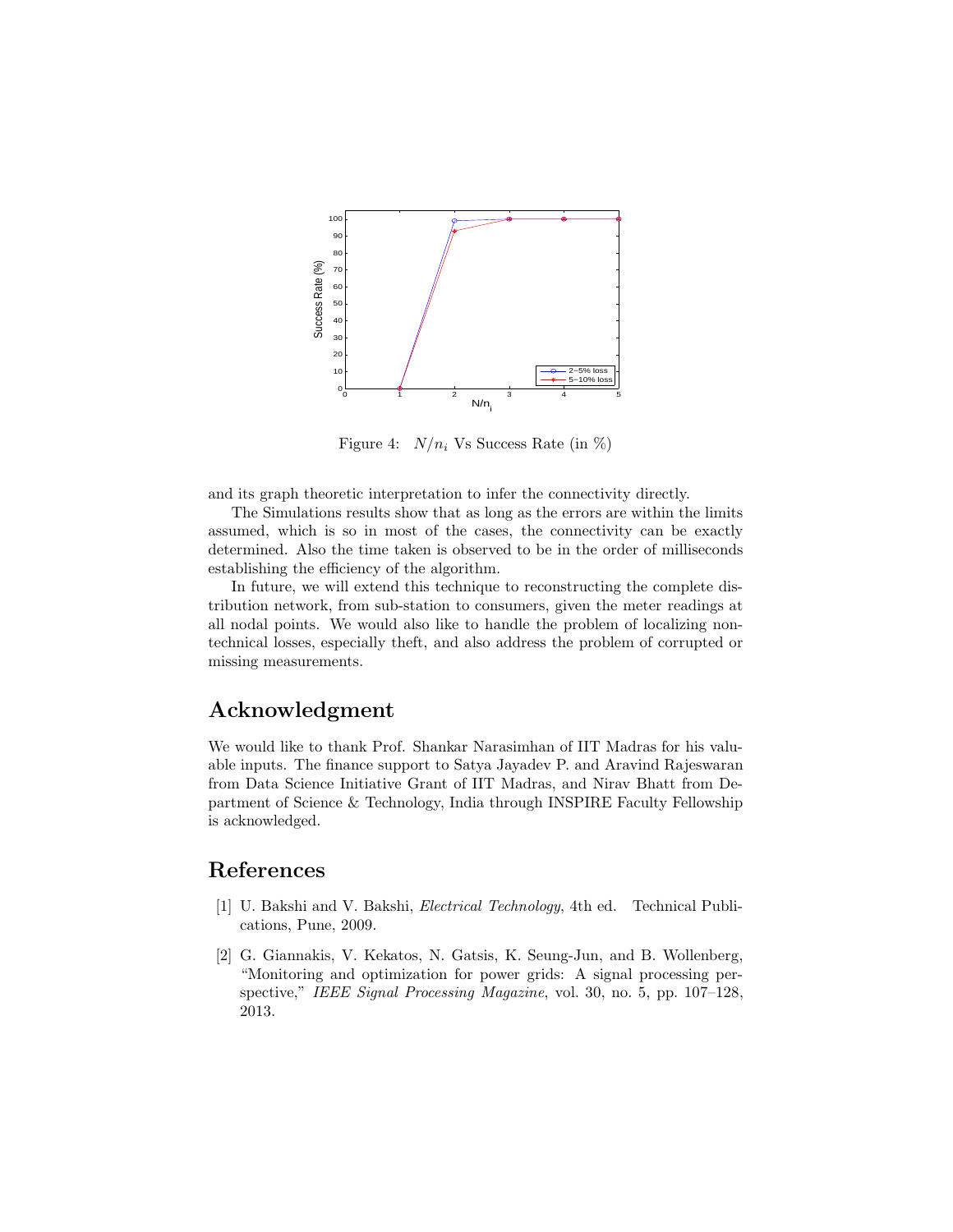- <span id="page-13-0"></span>[3] K. Caird, "Meter phase identification," *US Patent Application 20100164473*, 2010, patent No.12/345702.
- <span id="page-13-1"></span>[4] C. S. Chen, T. T. Ku, and C. H. Lin, "Design of phase identification system to support three-phase loading balance of distribution feeders," in *Industrial and Commercial Power Systems Technical Conference (I*&*CPS), Baltimore, USA*, 2011, pp. 1–8.
- <span id="page-13-2"></span>[5] S. Zhiyu, M. Jaksic, P. Mattavelli, D. Boroyevich, J. Verhulst, and M. Belkhayat, "Three-phase ac system impedance measurement unit (imu) using chirp signal injection," in *Applied Power Electronics Conference and Exposition (APEC), 2013 Twenty-Eighth Annual IEEE*, 2013.
- <span id="page-13-3"></span>[6] M. Dilek, R. P. Broadwater, and R. Sequin, "Phase prediction in distribution systems," *IEEE Power Engineering Society Winter Meeting*, 2002.
- <span id="page-13-4"></span>[7] V. Arya, D. Seetharam, S. Kalyanaraman, K. Dontasn, C. Pavlovski, S. Hoy, and J. R. Kalagnanam, "Phase identification in smart grids," in *IEEE International Conference on Smart Grid Communications, Brussels, Belgium*, 2011, pp. 1–6.
- <span id="page-13-5"></span>[8] H. Pezeshki and Wolfs, "Consumer phase identification in a three phase unbalanced lv distribution network," *IEEE PES Innovative Smart Grid Technologies, Europe*, 2012.
- <span id="page-13-6"></span>[9] A. Tom, "Advanced metering for phase identification, transformer identification, and secondary modeling," *IEEE Transactions on Smart Grid*, vol. 4, 2013.
- <span id="page-13-7"></span>[10] M. H. Wen, R. Arghandeh, A. von Meier, Poolla, and V. O. Li, "Phase identification in distribution networks with micro-synchrophasors," *IEEE Power and Energy Society General Meeting, Denver, CO*, 2015.
- <span id="page-13-8"></span>[11] A. Rajeswaran and S. Narasimhan, "Network topology identification using PCA and its graph theoretic interpretations," in *arXiv preprint [arXiv:1506.00438](http://arxiv.org/abs/1506.00438)*, 2015.
- <span id="page-13-9"></span>[12] B. Andrasfai, *Graph Theory: Flows, Matrices*. Akademiai Kiado, Budapest, 1991.
- <span id="page-13-10"></span>[13] I. Jolliffe, *Principal Component Analysis*, 2nd ed. Springer-Verlay, New York, 2002.
- <span id="page-13-11"></span>[14] S. Narasimhan and N. P. Bhatt, "Deconstructing principal component analysis using a data reconciliation perspective," *Computers* & *Chemical Engineering*, 2015.
- <span id="page-13-12"></span>[15] "Ansi c12.20-2010," *American National Standard for Electricity Meters*, pp. 1–11, 2010.